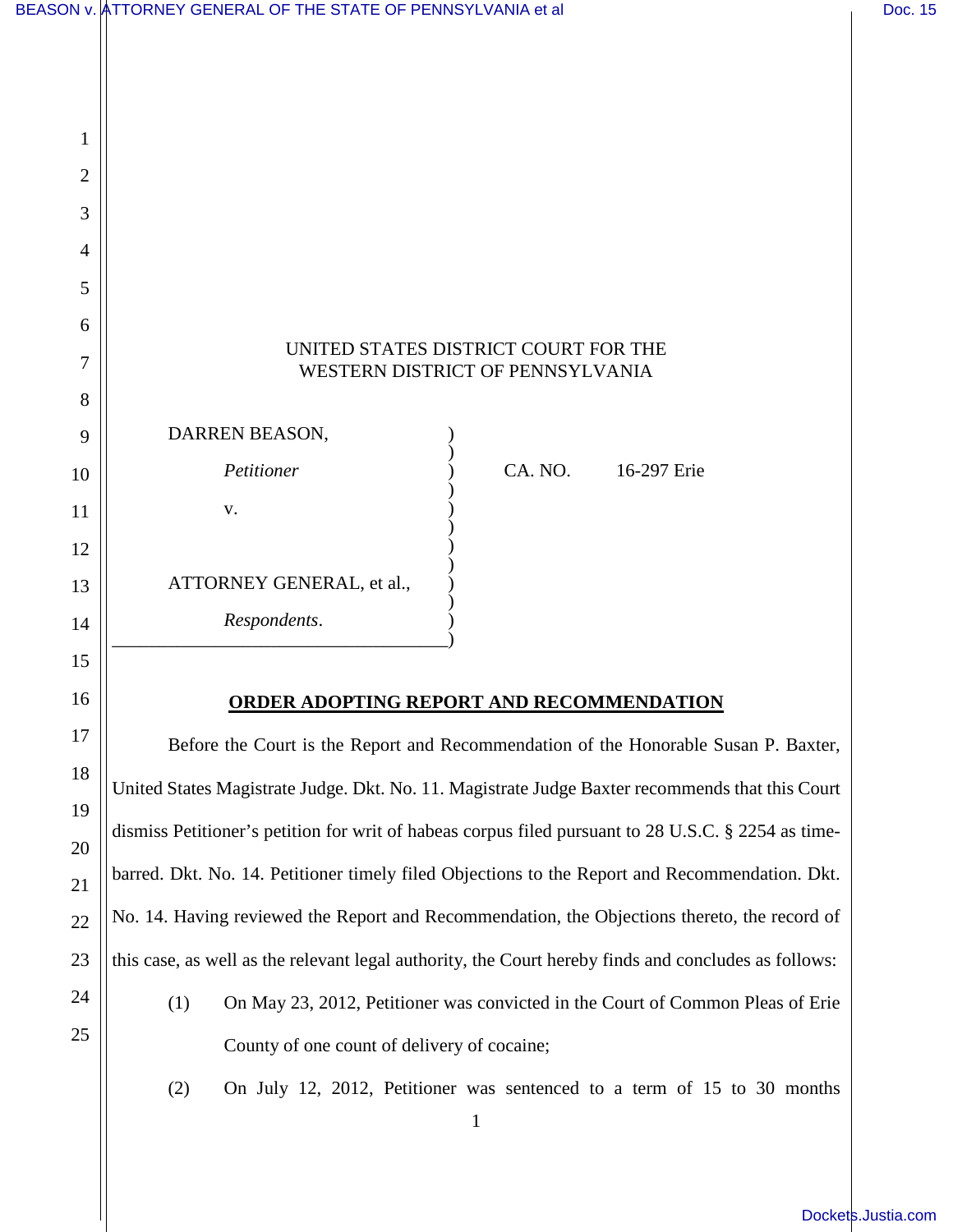imprisonment, followed by 60 months of probation;

- (3) On October 17, 2013, the Superior Court of Pennsylvania affirmed his sentence;
- (4) On May 28, 2014, the Pennsylvania Supreme Court denied his petition for allowance of appeal. Therefore, Petitioner's sentence became final on August 26, 2014;
- (5) Petitioner filed the instant petition on January 12, 2017, well after the one-year statute of limitations imposed by the Antiterrorism and Effective Death Penalty Act of 1996 ("AEDPA") expired;
- (6) Magistrate Judge Baxter reviewed the petition, noted its untimeliness, and provided Petitioner with an opportunity to show cause why the petition should not be summarily dismissed. Dkt. No. 8. Petitioner responded to the order to show cause on June 12, 2017. Dkt. No. 9. Magistrate Judge Baxter reviewed the response and concluded that Petitioner failed to demonstrate that he is entitled to equitable tolling of the AEDPA statute of limitations and, therefore, issued the instant Report and Recommendation, recommending that this Court dismiss the petition for writ of habeas corpus.
	- (7) This Court has reviewed Petitioner's response to the show cause order, as well as his Objections to the Report and Recommendation, and the Court agrees that Petitioner has failed to demonstrate extraordinary circumstances or that he acted diligently with respect to filing his petition. Therefore, equitable tolling of the statute of limitations is not warranted in this case;
		- (8) Petitioner attaches an "affidavit" to his Objections to the Report and Recommendation, claiming that the document constitutes "newly discovered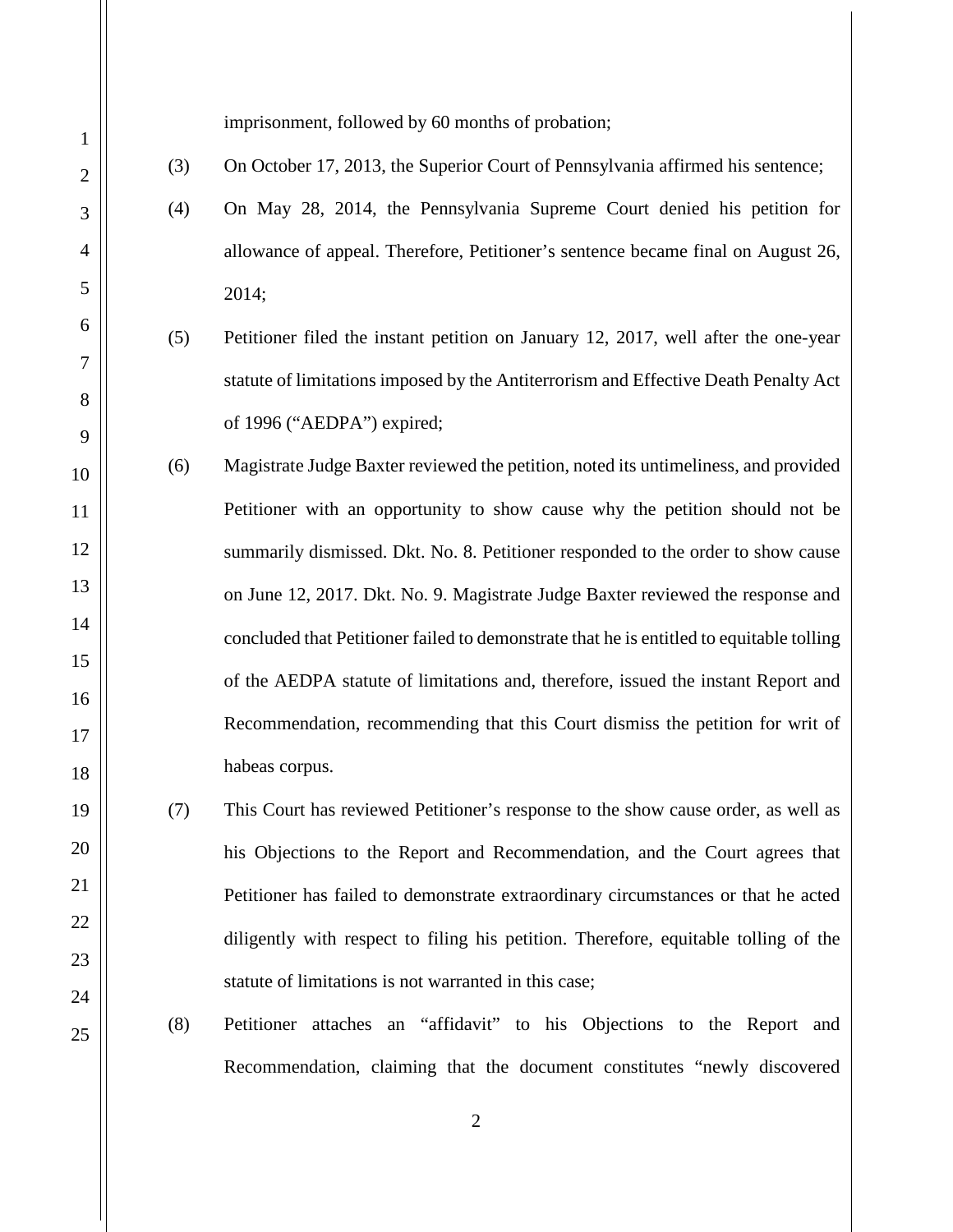evidence" that he did not commit the crime of which he is convicted [Dkt. No. 14, last page];

- (9) The document states in its entirety: "Darren Beason did not make a sale out of the vehicle of [illegible] on Oct 19 of 2010 on  $9<sup>th</sup>$  a [illegible] at 12:08 pm." The signature on the document is illegible;
- (10) The Court is unable to ascertain from this document who made the statement, whether the statement is based on personal knowledge, or whether the statement is made by someone competent to testify on the matters stated. Nor is the statement made under oath. Accordingly, the document does not constitute competent, reliable evidence. *See*, *e.g*., 3 Am. Jur. 2d Affidavits § 20 (current through 2017) ("To be legally sufficient, the affidavit should show affirmatively the affiant's competence to testify to the facts stated, and the allegation must directly and unequivocally represent that the facts are true and within the personal knowledge of the affiant. Affidavits that merely state conclusions rather than facts are insufficient."); F.R.C.P.  $56(c)(4)$ ;
- (11) Thus, the Report and Recommendation is HEREBY GRANTED;

(12) Petitioner's petition for writ of habeas corpus is DISMISSED; and

(13) The Clerk of the Court is respectfully directed to send copies of this Order to Petitioner and Magistrate Judge Baxter.